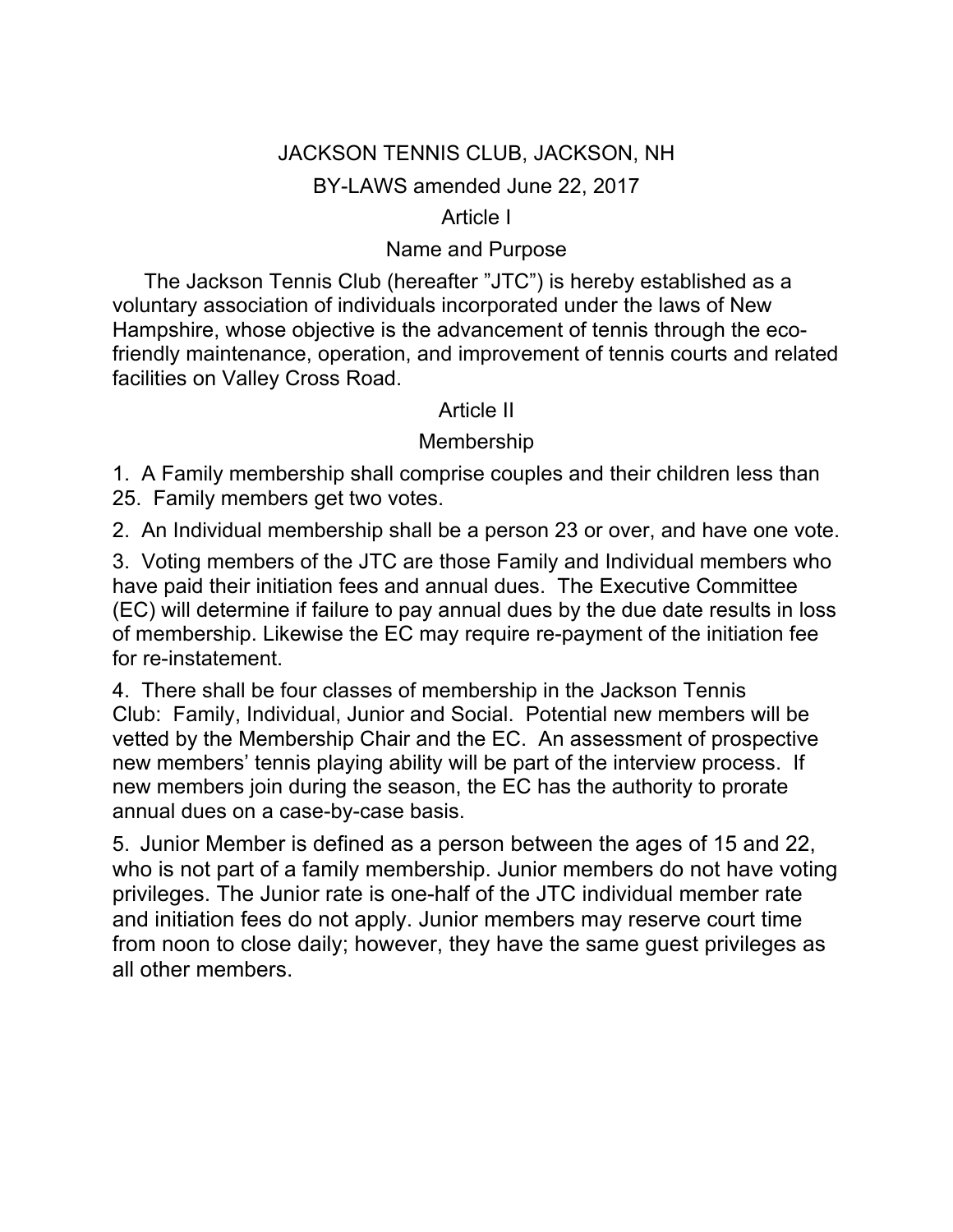6. A social member is a former Family or Individual member of the Club who is no longer playing tennis, but shall be included in all other functions and meetings of the Club except voting.

7. Qualification for active Family, Individual and Social memberships will be the payment of an initiation fee and the payment of annual dues and/or other assessments as recommended by the EC and approved by vote of the members at an approved meeting. Any assessments are not applicable to Social members.

8. Annual dues are set at a JTC regular meeting. Subsequently, members will be notified when their dues are payable. Any member who is delinquent in the payment of dues and assessments will be notified. If payment in full has not been received within thirty (30) days of notification, the EC is empowered to terminate the membership.

9. The EC has the authority to determine the number of members in each category (120) without changing the total maximum number of JTC members. A change of total maximum JTC members will require a vote of the membership. Memberships are non-transferable.

10. Since initiation fees are invested in physical improvements to the club's property and tennis facilities, they are not refundable when a member resigns or becomes inactive.

11. Priority of consideration for new members of the club shall be given, in order, to the following categories:

a. existing Social members;

b. those on a waiting list maintained by the membership chair

#### Article III

## Officers Executive Committee

1. The seven members of the EC consist of JTC's elected officers President, Vice-President, Secretary and Treasurer, and three (3) Directors.

The officers of the JTC shall be elected for a term of one year by the voting membership at the Annual Meeting to be held in the fall of the year with thirty (30) days notice to the membership. In the event of the inability of any elected officer or director to serve, the EC shall appoint a replacement. The president shall appoint committee chairs, except for nominations.

2. JTC has three Directors, who serve three years each on a revolving basis. One Director will be elected each year for a three (3) year term. The Directors will serve as a nominating committee.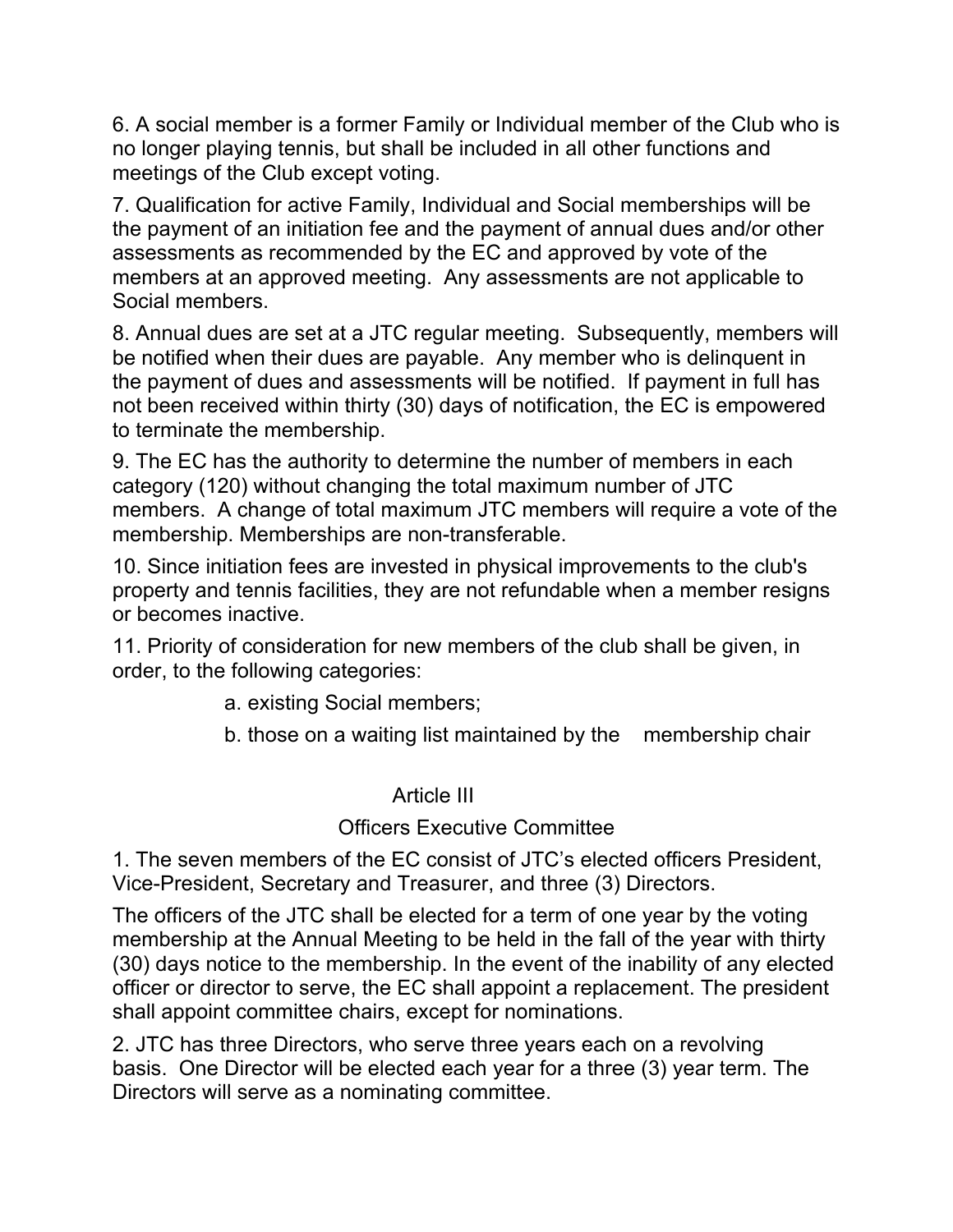3. The EC shall have the responsibility for the general direction, control, and management of the affairs, funds and property of the club, preparation of the annual budget, and for the carrying out of the purposes and functions of the JTC as provided for in these by-laws. Four (4) members of the EC shall constitute a quorum for the conduct of the EC's business.

4. The JTC President shall preside at all meetings of the club and shall serve as chairman of the EC. In the absence of the President, the Vice President shall serve in his/her place. The President shall appoint all committees.

5. The Secretary shall be responsible for keeping minutes of all meetings of both the Club and the EC, distributing the JTC newsletter, and mailing out annual renewal forms. The Secretary shall maintain the master list of club membership

6. The Treasurer shall collect all initiation fees, dues, assessments, and special charges and receive donations, maintain detailed accounts of all receipts and disbursements, and present financial reports at JTC meetings. The Treasurer will prepare a draft budget based on prior year expenditures and current year income. The EC will review and amend the draft budget to adopt a current year budget to run club business. S/he is authorized to make disbursements from the club's accounts, provided there is adequate documentation for the proposed expenditure and provided the proposed expenditure clearly falls within the categories and amounts approved in the club's annual budget. In the absence of the Treasurer, such disbursements may be approved by the President, Vice President or Secretary.

7. The Grounds Chair person is responsible for overseeing the maintenance of the tennis courts, the clubhouse and other club property. S/he will negotiate with contractors working for JTC.

8. The Membership Chair is responsible for renewals, and recruiting and vetting new members for approval by the EC.

9 The JTC treasurer will make provision for officers' insurance.

#### Article IV

# **Meetings**

1. The membership will be given thirty (30) days notice of JTC's annual meeting each fall.

2. Regular Meetings may be called on fourteen (14) days notice by the EC and a Special Meeting may be called after a petition to the EC by not less than ten percent of the Family and Individual members.